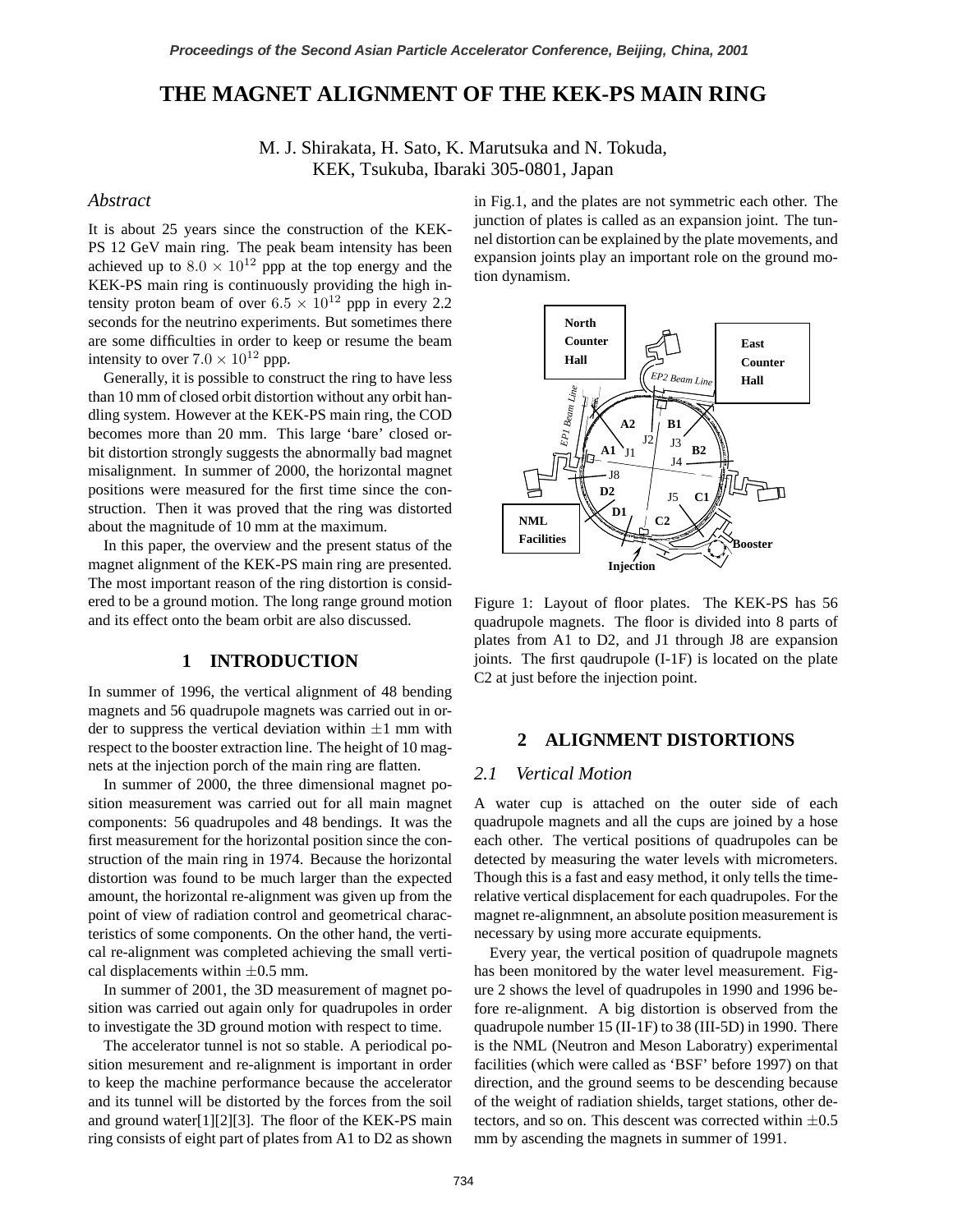

Figure 2: Vertical displacements of the quadrupole magnets before re-alignment. The magnet number 1 corresponds to I-1F. The measurement of 1996 was done by a theodolite.

The characteristics of the ground motion apparantly changed after the construction of North Counter Hall in 1990, from the descent to the rotation. The main ring tunnel has been inclining in one direction around a line connecting the expansion joints J1 and J5. The plate D2 is descending, on the other hand, the plates B1 and B2 are ascending about 300 micrometers per year. The ground motion is being monitored by other methods, observing not only the slow ground motion but also the fast (time scale of several days) ground motion[4]. All the results support the ground motion observed in the magnet re-alignment process of 1996.

# *2.2 Horizontal Motion*

The laser tracker SMX-4500 was used for the accurate position measurement in 2000. The accuracy of SMX-4500 is *±*1.1 micrometers. As the each of quadrupole magnets has two target points along the beam line, the rotation around the vertical axis also can be detected. Twenty six monuments were newly set up as the base points for accurate measurements because the laser tracker is not so good at measuring the linear-lined objects. The magnets are placed along the beam line almost linearly, and these monuments provide the third point away from the beam line. And they also provide a direct evidence of horizontal ground motion.

The horizontal distortion of the main ring magnets measured in summer of 2000 is shown in Fig.3. One can see that the main ring tunnel is pushed from the two directions: one comes from the NML facilities and the other comes from the East Counter Hall which are shown in Fig.1. The amount of horizontal distortion is more the 9 mm at the maximum. If this squeezing began in 1990 when the North Counter Hall was constructed, the speed of horizontal movement of floor plates is about 1 mm per year. It is considered to be the origin of the horizontal large bare COD observed at the KEK-PS main ring. The horizontal COD without steering correction is more than 20 mm.



Figure 3: Horizontal displacements of the quadrupole magnets in radial direction measured in 2000. The lengths of arrows indicate the amounts of deviations. The largest deviation is more than 9 mm. The KEK-PS main ring is being squeezed from the 2 and 8 o'clock directions.

Moreover, Fig.4 shows the deviations in radial and vertical directions. It tells the relationship between the deviations, that is, the origin of them is common. The long time range ground motion of the main ring tunnel is caused by the weights of two experimental halls, and these two forces are continuously squeezing and rotating the main ring. According to the result of measurement in summer of 2001, the KEK-PS main ring is still rotating and squeezed with the same speeds.

Figure 5 shows the longitudinal displacements. This result also supports the plate tectonics. The distances between magnets get closer around the squeezing forces and get wider in the other areas.

# **3 CONCLUSION**

Two types of ground motion are observed at the KEK-PS. The motion described in this paper is the slow ground motion. The KEK-PS main ring is continuously being squeezed and rotated around the line connecting the expansion joint J1 and J5. The origin of this motion might be the weights of the NML facilities and the East Counter Hall. The rotating speed is about *±*300 micrometers per year. This is not a negligible value. Generally, the vertical aperture is strongly restricted by the gap height of bending magnets. The vertical alignment distortion makes the vertical aperture get smaller. The periodical position monitoring and re-alignment of magnets are very important for large accelerators, especially when they are required very high performance. The higher energy and intensity are always